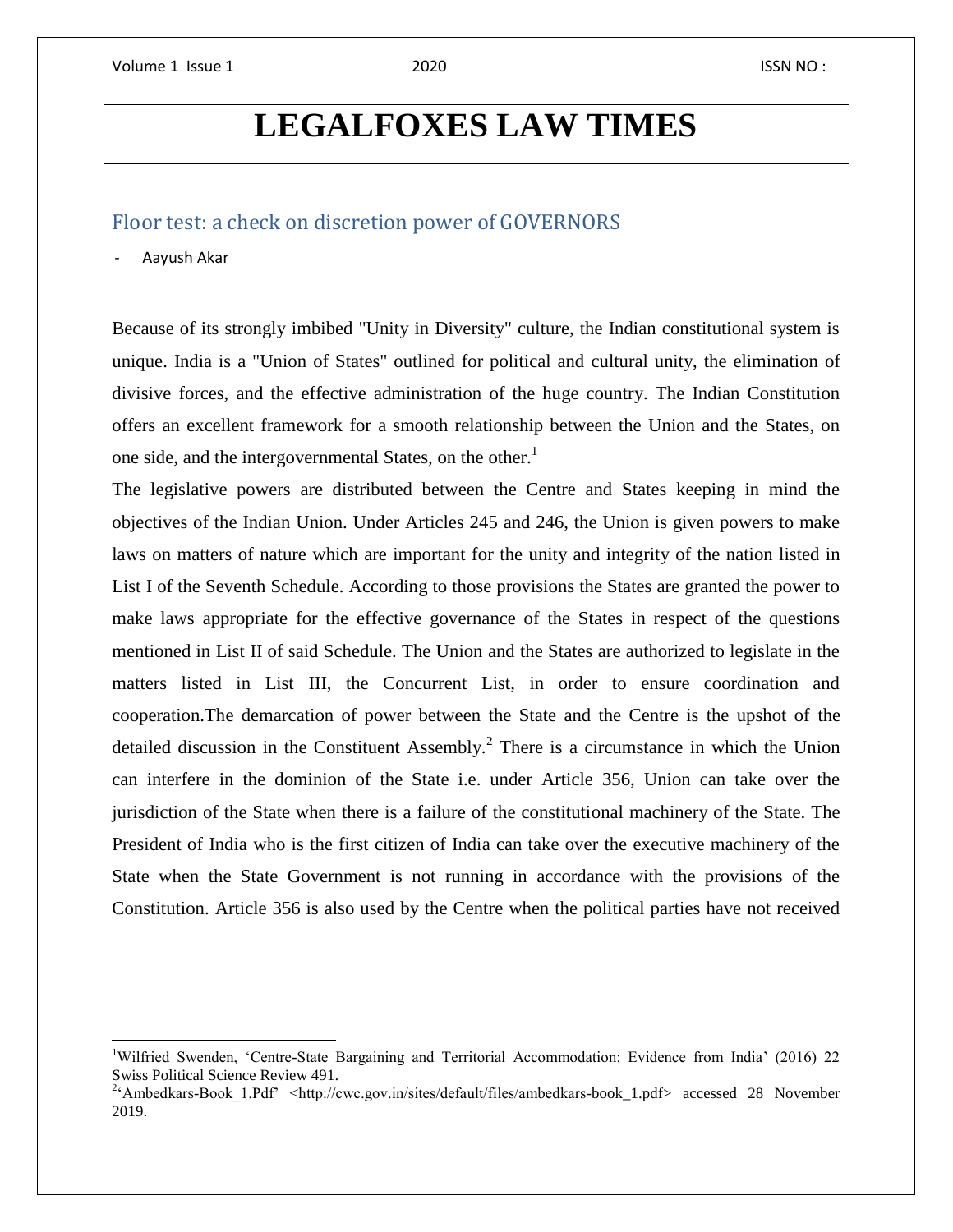the majority in the State Assembly and are failed to form the Government. The Governor as a convention invites the largest political party to stake claim to form the Government.<sup>3</sup>

But since the Governors are appointed by the President who works on the advice of the Council of Ministers headed by the Prime Minister as per Article 74(2) of the Indian Constitution. The Governors hold office under the pleasure which is actually the discretion of the President who itself works on the advice of the Prime Minister. So, the executive head of the State Assembly works on the behalf of the ruling party at the centre and favors the ruling party of the centre in the state. There are instances where the Governor is favoring the ruling party in terms of the Government formation where that party itself has no majority which is per se unconstitutional. So the Supreme Court in various cases asking the largest party to prove the majority in the floor test.

#### **ROLE OF THE GOVERNOR IN THE HUNG ASSEMBLY**

In a parliamentary government system, the Hung Parliament takes place without an absolute majority (legislature) of parliamentary seats by any single political party. Under no overall control, it is also the less common legislature.<sup>4</sup> If there is a Bicameral Legislator and the administration is only responsible for the lower house, then the "Hung Parliament" is only used for that house. The majority of the two-party general elections will lead to an absolute majority and thus rapidly to the formation of the new government. This pattern is an exception to the "Hung Parliament" that can be regarded as anomalous or unwanted. It is unusual for a party to gain a simple majority of seats in a multi-party system of representatives elected by proportional representation, so a "Hung Parliament" is the norm and the term is seldom used. This term can be used for defining an election in which no established Party coalition, such as the German election in 2005, obtains an outright majority.

This Hung Parliament is similar to the "Hung Legislative Assembly" where no coalition of political parties or the single largest party has no majority to proof in the house of the Legislative Assembly. The Karnataka Assembly Elections produced an inconclusive verdict as no single party won a simple majority to form the government. However, the BJP won 104 of the 222 constituencies and emerged as a single largest party. Congress and Janata Dal (Secular) won 78

 3 'Hung Assembly: Whom Should Governor Call First?' (*Bar & Bench*, 28 May 2018)

<sup>&</sup>lt;https://barandbench.com/hung-assembly-governor-call/> accessed 28 November 2019.

<sup>4</sup> 'What Is a Hung Parliament and What Happens Now? | Politics | The Guardian'

<sup>&</sup>lt;https://www.theguardian.com/politics/2017/jun/09/what-is-a-hung-parliament-and-what-happens-now> accessed 28 November 2019.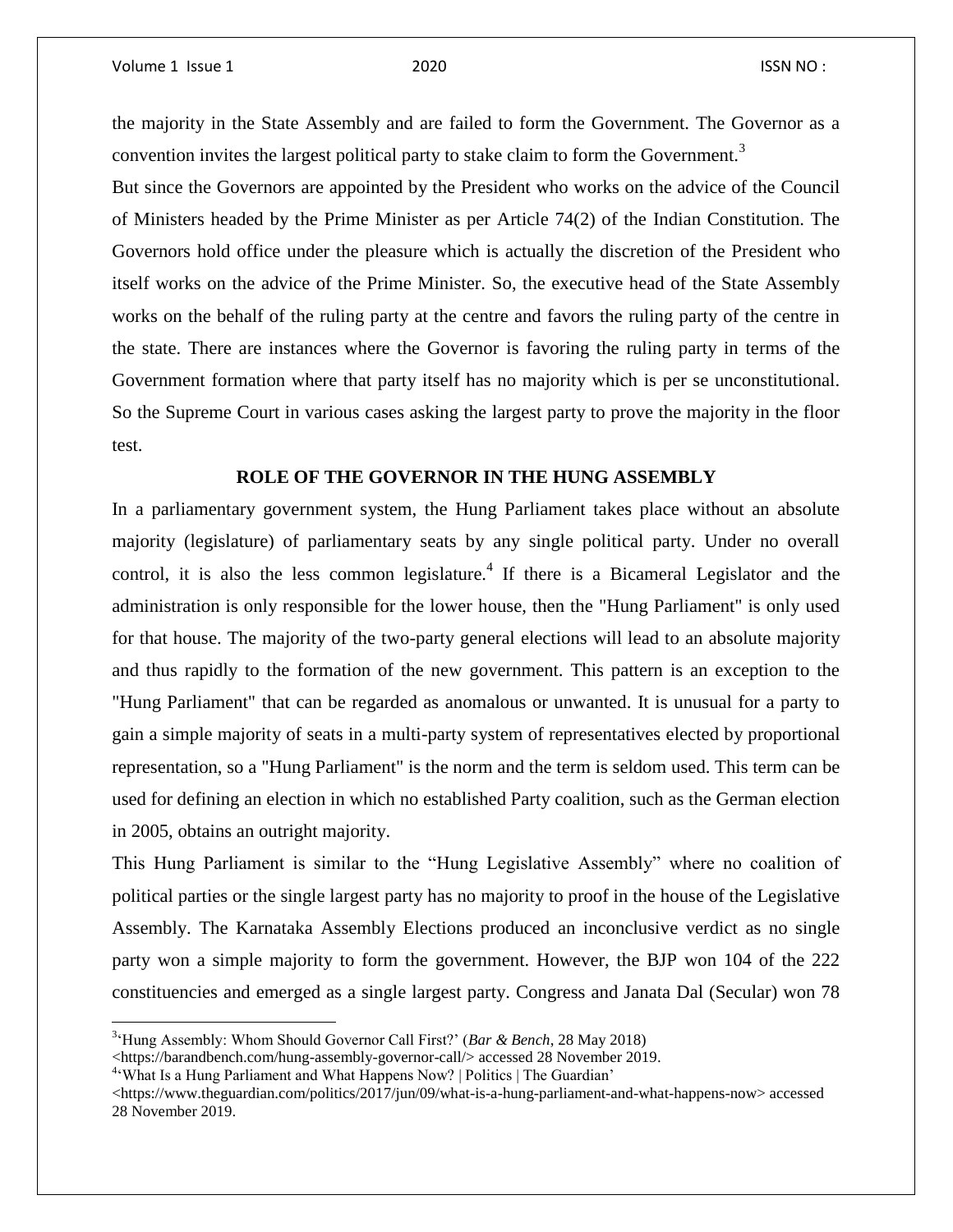seats and 37 seats respectively.<sup>5</sup> With the results of the Karnataka assembly election throwing up a hung house, the Governor's position has been based on whether to invite the new government to join the single largest party or the leader claiming majority with the post-poll coalition. A similar situation arose recently in the Maharashtra election where despite BJP being the largest party with 105 seats failed to form the government in the state. The other opposition parties Congress got 44 seats, Shiv Sena got 56 seats and the Nationalist Congress Partygot 54 seats. They together formed an alliance known as "Maharashtra Vikas Aghadi". <sup>6</sup>So the similar Karnataka election arises here where the Governor's position has been based on whether to invite the new government to join the single largest party or the leader claiming the majority with the post-poll coalition.

It triggered a debate about the governor's role in forming the government when an assembly is hung. The Governor must first invite the largest party to establish the government as a matter of convention. But in order to provide for a stable government, the decision needs to be 'informed one' and 'on a sound basis'. In 2006, the President of India (then) Dr. A P J Abdul Kalam, addressing to the Governors, emphasized the importance of the Sarkaria Commission's recommendations and said, "While the Constitution provides for many checks and balances, the Governor's office has been granted independence in order to rise above day-to-day politics and circumvent compulsions whether arising from the center."<sup>7</sup> In the case of**Rameshwar Prasad v.**  Union of India, 2006,<sup>8</sup> a five-judge Constitution Bench, specifically supported the suggestions made by the RS Sarkaria Commission in its Center-State Relations Study, which illustrated the impartiality of Governors and their position in maintaining the constitutional mandate.

Later, in a case of a hung assembly, the M M Punchhi Commission also explained that the governor should follow "constitutional conventions".The Punchhi Commission also prescribed in the case of a Hung Assembly:

<sup>5</sup> 'The Governor's Role in the Hung Assembly' (*Jagranjosh.com*, 16 May 2018)

 $\langle$ https://www.jagranjosh.com/current-affairs/the-governors-role-in-the-hung-assembly-1489729786-1> accessed 28 November 2019.

<sup>&</sup>lt;sup>6</sup> What Is Maha Vikas Aghadi? | What Is News, The Indian Express' <https://indianexpress.com/article/whatis/what-is-maha-vikas-aghadi-shiv-sena-ncp-congress-alliance-maharashtra-6139167/> accessed 28 November 2019.

<sup>7</sup>Agnidipto Tarafder, 'Governance and the Governor' *The Hindu* (5 June 2018)

<sup>&</sup>lt;https://www.thehindu.com/opinion/op-ed/governance-and-the-governor/article24082156.ece> accessed 28 November 2019.

<sup>8</sup>*Rameshwar Prasad v. Union of India*, (2006) 2 SCC 1.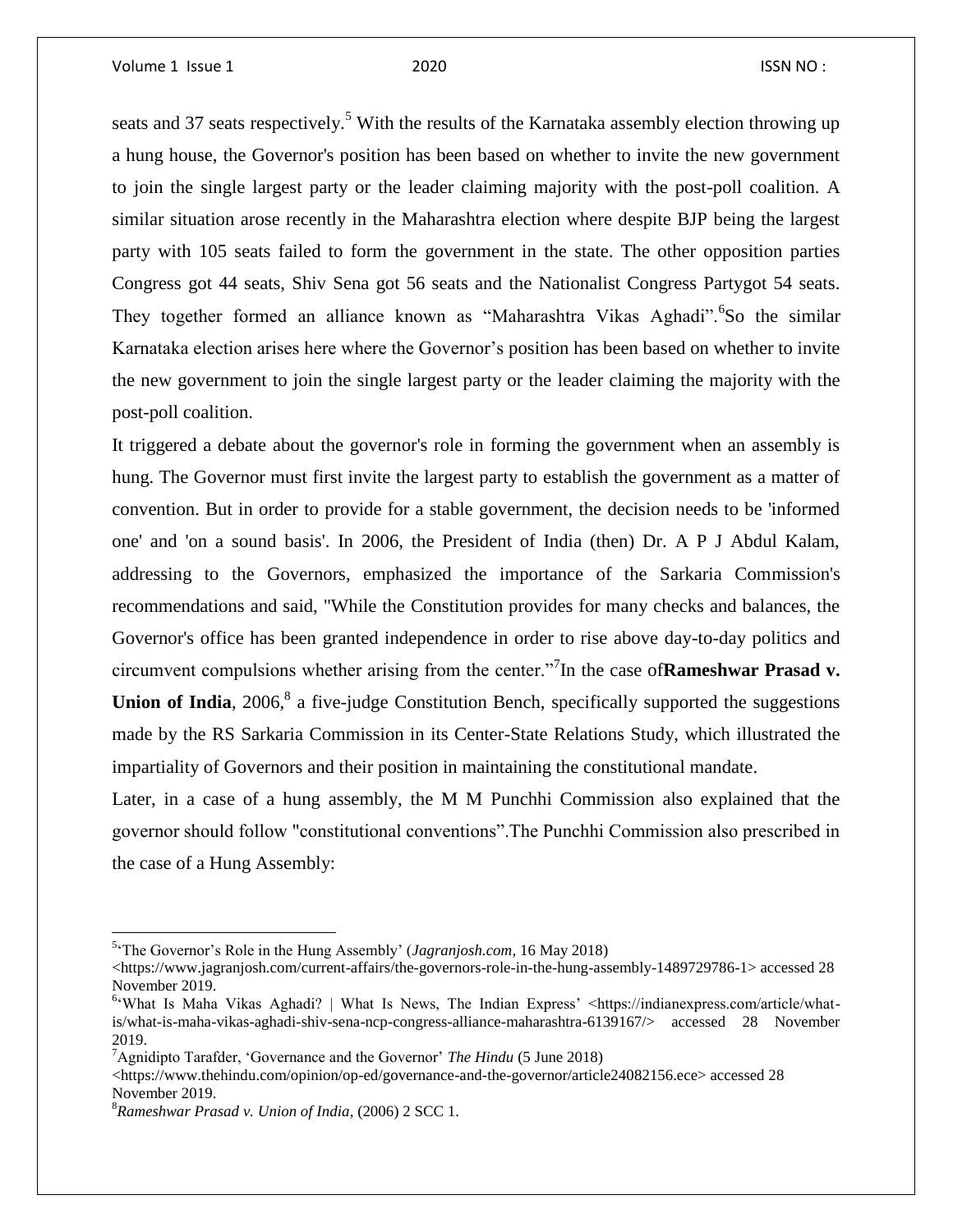- The faction or parties in the Legislative Assembly which enjoy the broadest support should be called upon to form the government.
- It should be treated as one political party if there is a pre-poll coalition or alliance. And if such a coalition gets a majority, the governor will call the leader of such alliances to form the government.
- In the event that no pre-poll coalition or faction has a clear majority, the governor will appoint the chief minister in the order of priorities stated here:
- 1. The group of parties with the largest pre-poll alliance.
- 2. The largest single party which seeks to form a government with the support of others;
- 3. A post-electoral coalition with all allies which join the regime;
- 4. A post-electoral alliance in which factions enter the government and the remaining ones, including independents, support the government from outside.

In the case of Nabam Rebia and Bamang Felix v. Deputy Speaker,<sup>9</sup>the five-judge bench suggested the opinions of the Punchhi and Sarkaria commissions on granting the governor a unilateral right to take an appeal on the floor check when the government lost the legislature's confidence. In the case of **S.R. Bommai v. Union of India**, <sup>10</sup> a nine-judge bench had illustrated the importance of a floor test as two political groups say that the floor test must be done as soon as possible by the governor. A floor check is the House's conclusive evidence for figures. The Constitutional Bench referred to Article 164(2) which requires the "Council of Ministers to be collectively responsible to the State Legislative Assembly". The Bench understood that the actual majority test is taking place not in the Raj Bhavan, but on the House floor.

In 1993, in the case of **Supreme Court Advocates of Record Association v. Union of India**,<sup>11</sup> a case involving the weight of "constitutional convention", a seven-judge bench, held that "there is no difference between "constitutional law" and an existing"constitutional convention" and both are binding in the area of their action. The Supreme Court has noted that "Once a given convention occurs and works accordingto the interest of the Court, the convention is part of the constitutional law of the land and can be applied in the same way".

### **JUDICIAL REVIEW OF THE DISCRETIONARY POWERS OF THE GOVERNOR**

<sup>9</sup> *Nabam Rebia and Bamang Felix v. Deputy Speaker*[2016](http://beta.scconline.com/LoginForNewsLink/2016_SCC_OnLine_SC_694) SCC SC 694.

<sup>10</sup>*S.R. Bommai v. Union of India* 1994 AIR 1918.

<sup>&</sup>lt;sup>11</sup>Supreme Court Advocates of Record Association v. Union of India AIR 1994 SC 268.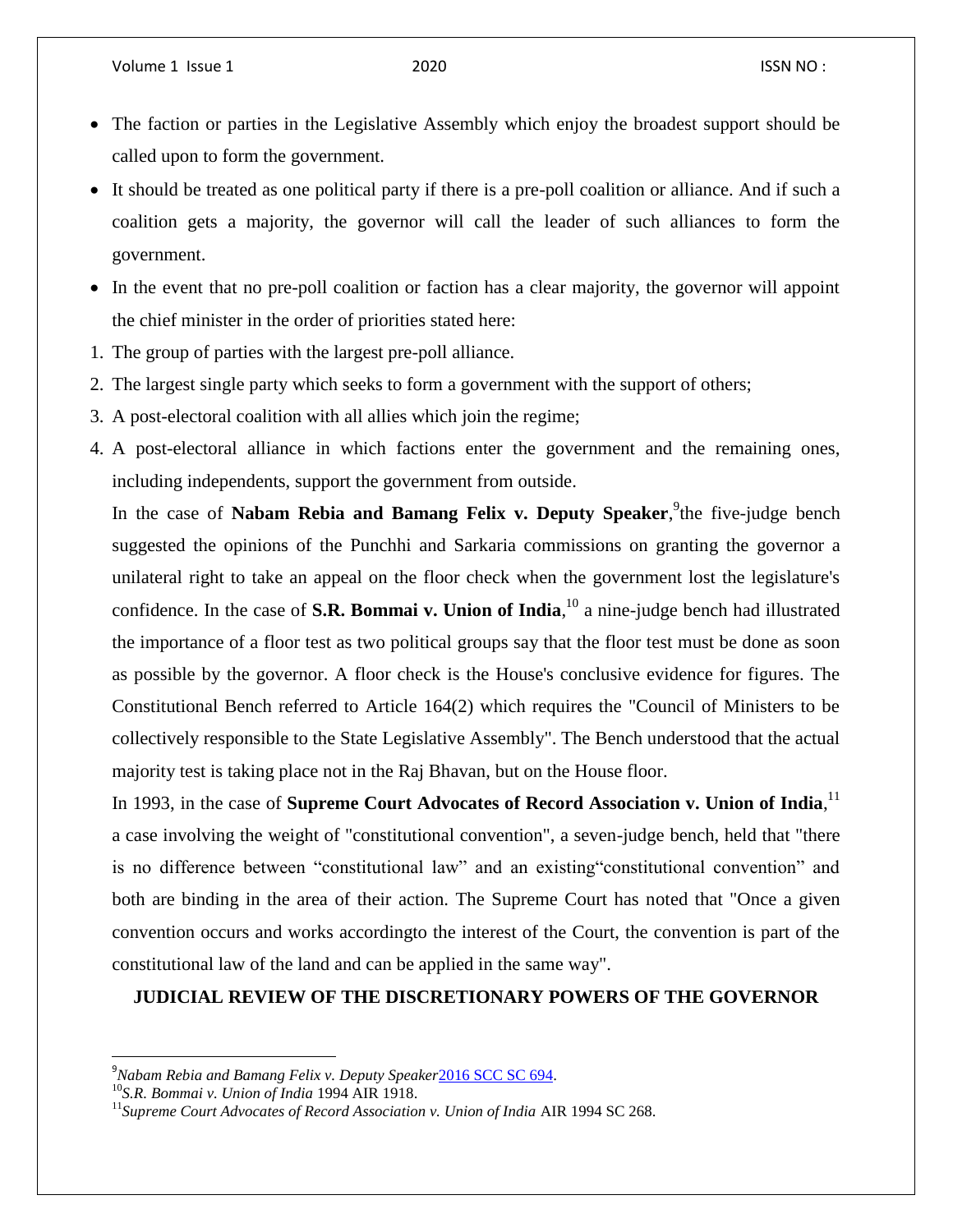India's constitution itself provides the Governors with some discretionary powers. Governors sometimes do not judiciously exercise their discretionary powers. Here the role of the judiciary begins and the Governors have been given valuable guidelines many times by the judiciary.

The judicial approach regarding the appointment of Chief Minister was highlighted in the case of **Mahabir Prasad v. Prafulla Chandra**<sup>12</sup> in which it was laid down that the power of Governor is absolute with regard to the appointment of Chief Minister and the Court cannot call in question the same since it is his sole discretion. In the case of**Pratap Singh Raojirao v. State of Goa and**  Ors,<sup>13</sup> the Court ruled that the Governor acts at his sole discretion in order to appoint the Chief Minister and, at the discretion of the Governor, enjoys immunity in compliance with Article 361 of the Constitution, when making a decision.

In the case of Jagdambika Pal v. State of UP,<sup>14</sup> the Supreme Court held a special Assembly session and a composite floor check among the opposing sides to determine which among two had a majority in the House. With regard to the Governor's discretion in appointing or dismissing the Chief Minister, the Gauhati High Court discerned that the repository of the power to appoint or revoke the pleasure provided in Article 164 and/or dismissal of the ministry is the Governor's exclusive pleasure-cum-discretion. He has the absolute and exclusive power to appoint the Chief Minister.

#### **WHAT IS FLOOR TEST?**

A floor test is conducted mainly to assess if the executive maintains the legislature's confidence. It is a statutory procedure that on the floor of the Legislative Assembly, a Chief Minister appointed by the Governor may be asked to prove support or a floor test is a way to decide whether the majority of MLAs support a government or a Chief Minister. With a yes or a no, the MLA-elect will vote to answer if they support the individual as the Chief Minister.<sup>15</sup>

Indian constitution under Article 356, provides that if Governor of a state feels that there has been a breakdown of constitutional machinery in a state, he can request the President of India to take direct control of the state, which is simply called President's Rule. Keep in mind that Governors are appointed by the President with the advice of the cabinet. So, technically the President's Rule is equivalent to the central government running the state government, which is

 $\overline{a}$ 

<sup>12</sup>*Mahabir Prasad v. Prafulla Chandra* AIR 1969 Cal 198.

<sup>13</sup>*Pratap Singh Raojirao v. State of Goa and Ors*AIR 1999 Bom 53.

<sup>14</sup>*Jagdambika Pal v. State of UP* JT 1998 (4) SC 319.

<sup>15&#</sup>x27;What Is a Floor Test? | What Is News, The Indian Express' <https://indianexpress.com/article/what-is/what-is-afloor-test/> accessed 28 November 2019.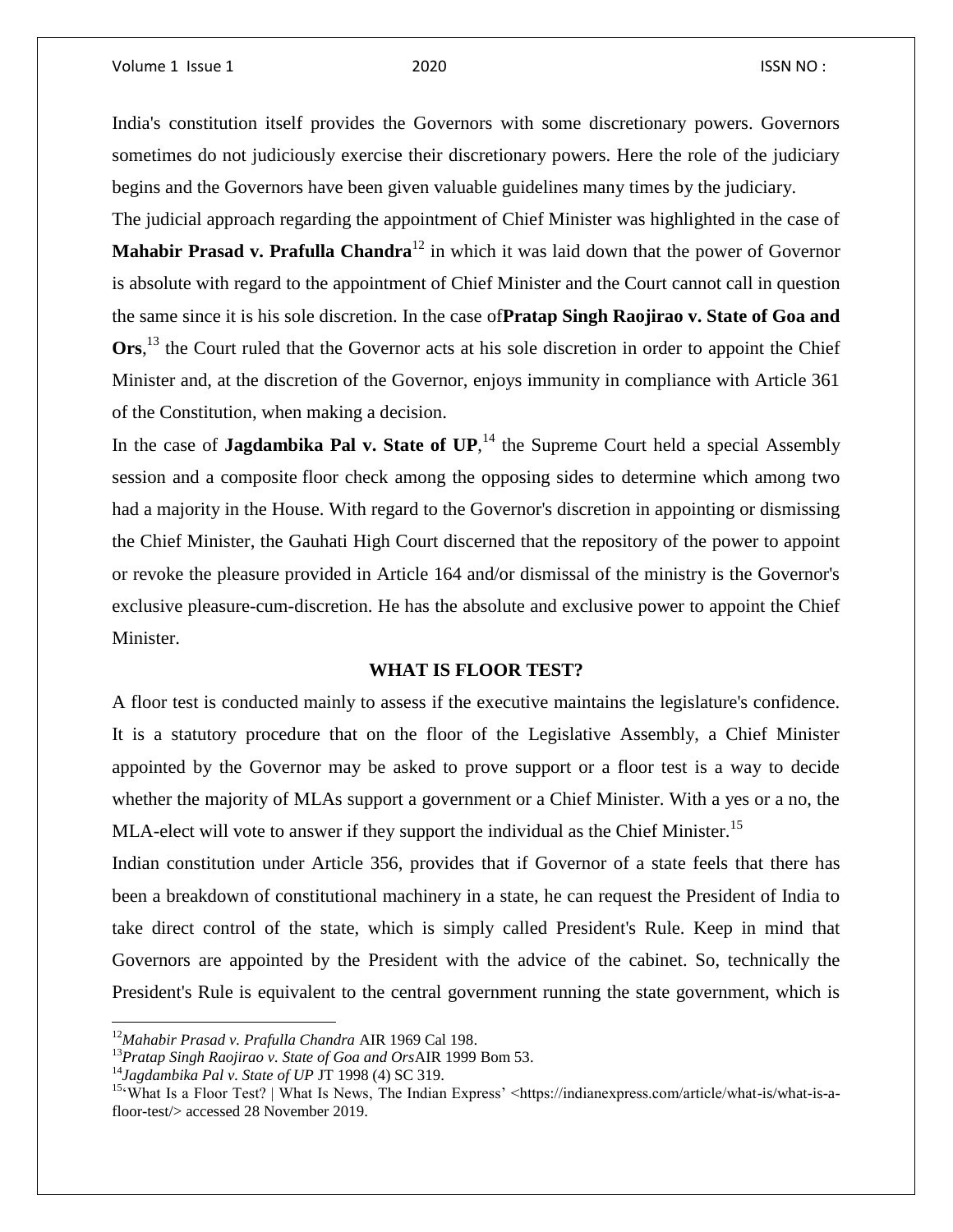against the federal structure. Dissatisfied with this blatant misuse of power, the Supreme Court of India in the **S.R. Bommai** case decided that the test of the Constitutional machinery has to be decided on the floor of Legislative Assembly of the state (by voting) and not as per the whim of governor. The purpose behind the floor test is to enquire the question of whether the claimant will be able to provide the people, a stable (in terms of unity) and consistent (in terms of the period i.e. 5 years) government.

According to the Constitution, the Governor appoints the Chief Minister. When the majority of seats in the house are won by a single party, the Governor appoints the party leader as the Chief Minister. If the majority is questioned, the party leader who claims the majority must move a vote of trust and prove the majority among those present and voting. If they fail to prove their majority in the house, the Chief Minister must resign. This is happening in the assemblies of both the Legislature and the Parliament.

The Governor's office is by far the most crucial of many of the institutions atrophied by the loss of credibility. Because many Governors have allowed themselves to be used as the centre's hatchet people, they can be easily besmirched. It gives the judiciary an opportunity to intervene even if it does not have jurisdiction. Political parties, when in opposition, are quite poignant about moving the Court, but decry it when in power.

In the case of**Jagdambika Pal v. Union of India and Ors**, 1998, the Supreme Court had ordered the composite floor test in the legislature of the state of Uttar Pradesh. The composite vote was taken to determine who commanded a majority among two claimants-newly sworn-in chief minister Jagdambika Pal or his rejected predecessor Kalyan Singh. Later on, Kalyan Singh who was once rejected by the Governor became the CM of the state. The Court was supposed to uphold or set aside the High Court's decision, but it preferred to keep mom on the main issue. It's not provided for. It was done, of course, in accordance with Article 142, which empowers the SC. But it is impossible to exercise this jurisdiction over constitutional provisions. The extracts of the historical case are-

 The special session of the Uttar Pradesh Assembly shall be called on February 26, 1998, at the beginning of the forenoon session.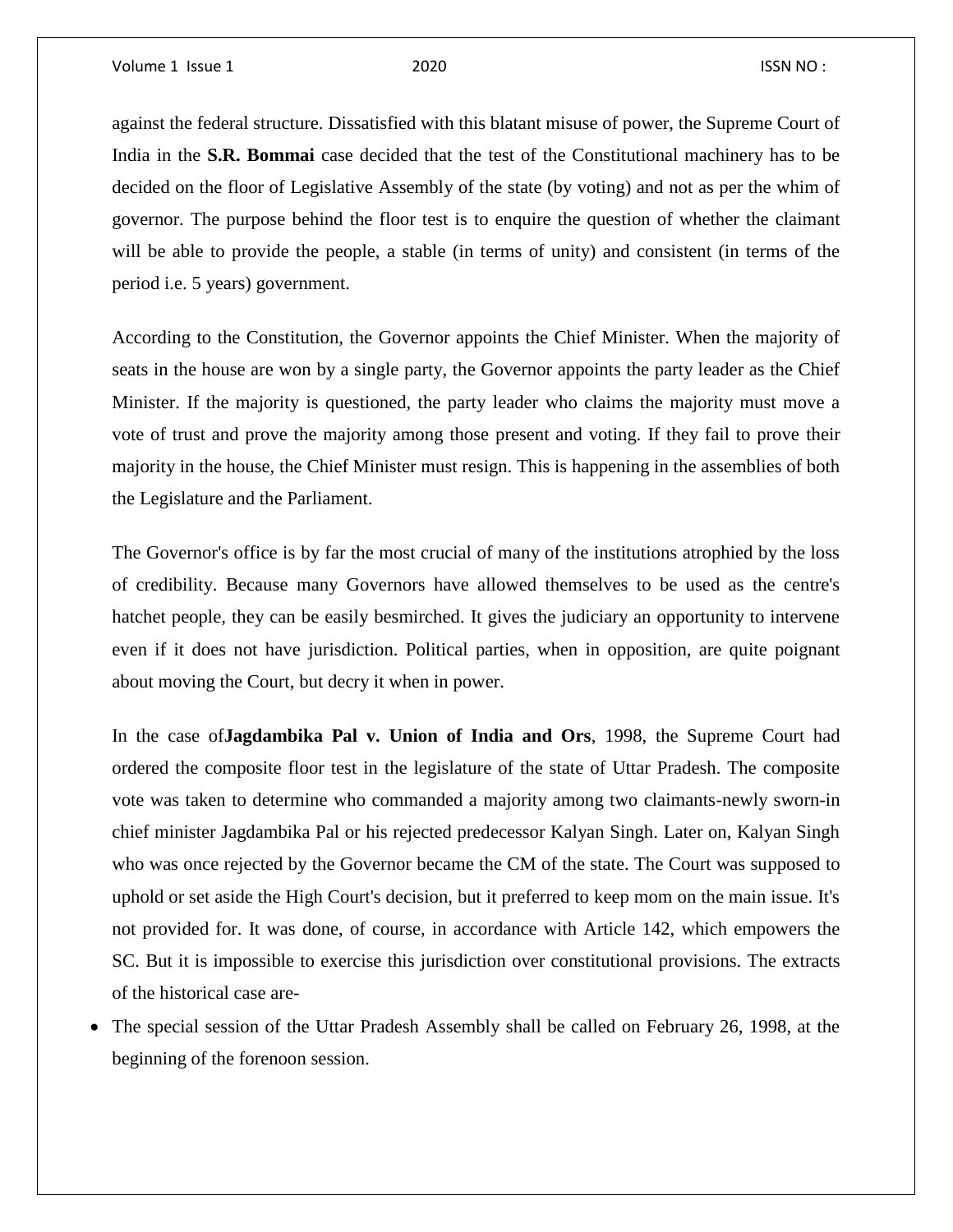- The Assembly's only agenda would be to have a composite floor test between the contesting parties to see which of the two contesting chief ministership claimants has a majority in the House.
- It is important to ensure that the procedures in the Assembly are entirely peaceful and that the disruption created, if any, is seriously considered.
- The Speaker must diligently and truthfully report the outcome of the standardized floor test

Likewise in the case of Jharkhand in the case of**Anil Kumar Jha v. Union of India, 2005**, <sup>16</sup> the Supreme Court gave instructions as to how the floor check would be performed in the Jharkhand Assembly if it had no jurisdiction. It was a decision of the game-changer that shifted the dynamic for good between the judiciary and the legislature. It had ordered a floor test to decide whether Arjun Munda or Shibu Soren had a majority in the assembly. The 3-judge bench, which passed the order on the row of a previous apex Court order for a composite floor test in Uttar Pradesh in 1998, also instructed the Chief Secretary and the Police Director General to "see that all elected MLAs freely, safely and securely attended the assembly's proceedings without anyone interfering with it". This comment opened a floodgate of remarks as the bench said "if it's true, then it's a total fraud on the Constitution. We're passing this interim directive not to encourage more fraud on the Constitution to be committed".

The decade later in the case of **Harish Chandra Singh Rawat v. Union of India and Another**, 2016,<sup>17</sup> the Governor set a date for the Chief Minister to request a vote of confidence, but the Assembly was suspended in accordance with Article 356 a day before that date. Harish Rawat, whose government was sacked on the grounds of "breakdown of Constitutional machinery", had moved the Uttarakhand High Court calling the centre's decision as "arbitrary" and demanded it's quashing. The High Court ordered the floor test in the Assembly which provided relief to the petitioner and declared the President rule in the state unconstitutional. The order of the Uttarakhand High Court that the State Assembly holds a floor test to ascertain the majority of ousted Chief Minister Harish Rawat may be the rarest instance of such an interim relief being granted while the legislature is under suspended animation. The Court's key precedent is that of a 1998 Supreme Court directive for a "composite vote" in the Uttar Pradesh Assembly. Another

<sup>16</sup>*Anil Kumar Jha v. Union of India 2005* (3) SCC 150.

<sup>&</sup>lt;sup>17</sup> Harish Chandra Singh Rawat v. Union of India and Another 2016 SCC Utt 654.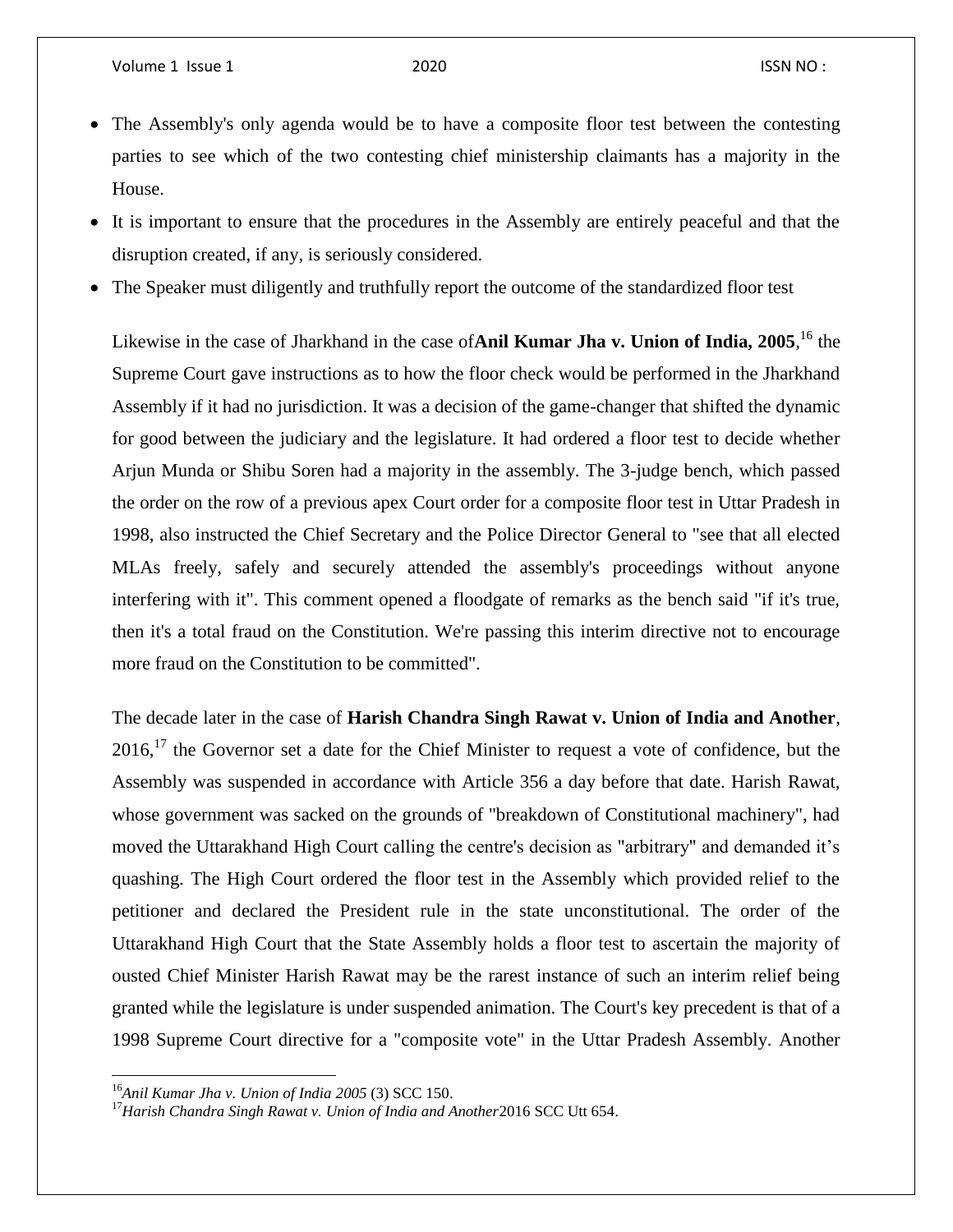reason cited by the Court is that its interim order is "non-invasive and non-prejudicial" (to either party). It allowed participation of 9 disqualified MLAs to participate in the floor test. The Union Government appealed this decision in the Supreme Court. In the case of **Union of India v. Harish Chandra Singh Rawat**,  $2016$ <sup>18</sup> adjudicating the legality of the President's rule, the Supreme Court created a three-hour constitutional void by asking the Center to lift it for three hours to conduct the floor test whether the unseated Harish Rawat government enjoyed the House's confidence. It prohibited the Speaker from chairing the proceedings. Alternatively, for the intent, it named Chief Secretary, Legislative and Parliamentary Affairs, Uttarakhand State and Speaker, Legislative Assembly. There was no government in the state for this period, as neither the state government nor the central government existed. Therefore, President Rule has been translated into curfew, which has been removed for some time to allow people to purchase essential items.

In the case of **Nabam Rebia and Etc. v. Deputy Speaker and Ors**, 2016, Article 163 does not, as is often mistaken, grant Governors a general discretionary power. The area where his (Governor) discretion is exercised is limited. Even this limited area should not be arbitrary or fanciful in his choice of action. It must be a choice dictated by reason, driven by good faith and tempered by prudence. When its successor government is still in place, it used its judicial review powers to restore a government. The Governor is not an elected representative, but only an executive nominee whose powers are derived from the Cabinet's assistance and advice. It's not within the Governor's domain to embroil in any electoral thicket. Within individual political factions, the governor must stay aloof from any conflict, strife, disharmony, resentment or disagreement. Activities within a political party are beyond the Governor's concern, confirming turbulence or unrest within its ranks. The Governor will remain clear of any public horse-trading and even unethical political manipulations, regardless of the degree of their moral repulsion.

In the case of **[Chandrakant Kavlekar v. Union of India](https://www.casemine.com/judgement/in/5a65cba84a93263320776be1) through its Secretary and [anothe](https://www.casemine.com/judgement/in/5a65cba84a93263320776be1)***r, 2017,*<sup>19</sup> *the Apex Court heard the issue of inviting the governor to BJP legislature party leader Manohar Parrikar to form the government, based on assistance provided by smaller parties, although the BJP had secured just 13 of the 40 Goa assembly seats. The* 

<sup>18</sup>*Union of India v. Harish Chandra Singh Rawat* MANU/SC/0611/2016.

<sup>19</sup>*Chandrakant Kavlekar v. [Union of India through its Secretary and Another](https://www.casemine.com/judgement/in/5a65cba84a93263320776be1)* AIR 2107 SC 1435.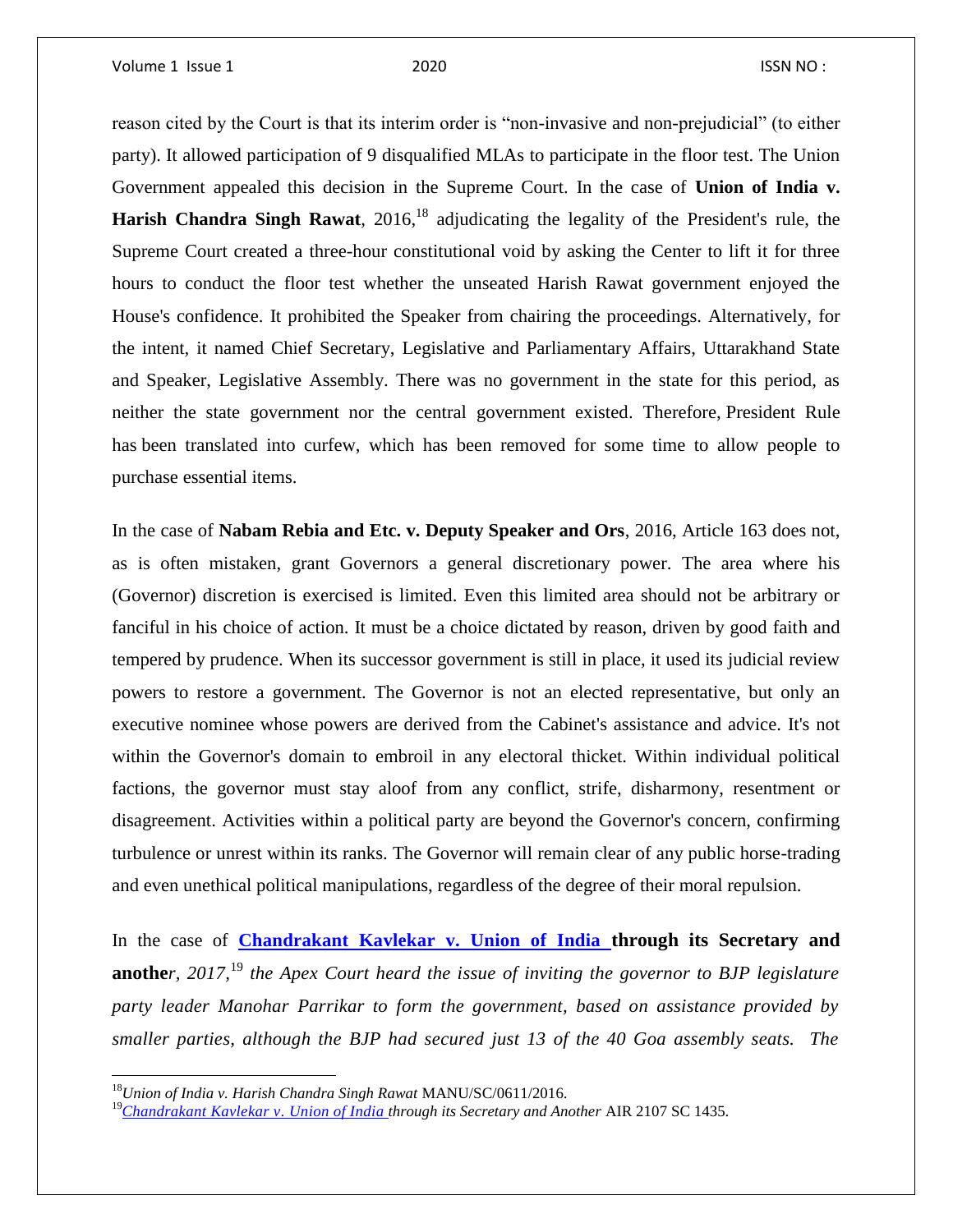*Congress, which had emerged as the assembly's largest single party, had criticized the conduct of the governor. The bench held in its order: "The holding of the floor test would remove any ambiguities and give the necessary credibility to the democratic process." It was requested that the Governor of the State of Goa ensure that a floor test is possible as soon as possible. It would also be the only agenda for the day to assess if the chief minister administered the oath of office enjoys the majority support. The order also emphasizes that the floor test should be carried out as soon as possible.*

In the case of Dr. [G. Parmeshwara v. Union of IndiaM](https://indiankanoon.org/doc/47897199/)inistry of Home,<sup>20</sup>where similar instructions were given for the creation of a government in the State of Karnataka to check whether the named chief minister had the majority of the House's support.The Floor Test shall be administered by the Pro-tem Speaker to assess the majority and shall not be performed by secret ballot and shall be conducted in accordance with the law. The Court ordered the live telecast of the floor test the next day, limiting the Governor's 15-day window to demonstrate his majority to BJP Chief Minister B S Yeddyurappa. The insistence of the Court for an urgent floor check was attributed to the nod provided by a governor to a group or coalition to form the government on a prima facie assessment based on the letters of support. Until naming a chief minister under Article 164 of the Constitution, a governor cannot "collect faces" or embark on a "fishing or roving investigation."Sufficient and adequate security arrangements shall be made and the Director-General of Police, State of Karnataka shall supervise the said arrangements himself in such a way that there is no delay of any such count

In the case of **Shiv Sena and Ors. v. Union of India and Ors**, 2019,<sup>21</sup> the most recent case where the writ petition filed by the Shiv Sena, the Nationalist Congress Party, and the Indian National Congress attempts to quash the intervention of the Maharashtra Governor by inviting Devendra Fadnavis to form the government on the grounds that it was unlawful, unilateral, illegitimate, void ab initio, and infringing Article 14 of the Constitution. The petition also seeks an acceptable direction from the governor to invite the Maha Vikas Aghadi coalition of these three parties to form the government under Uddhav Thackeray's leadership, citing support from more than 144 MLAs. Lastly, the petitioners want the Court to pass any other order or direction

<sup>20</sup>*Dr. [G. Parmeshwara v. Union of IndiaM](https://indiankanoon.org/doc/47897199/)inistry of Home*(2018) 16 SCC 46.

<sup>21</sup>*Shiv Sena and Ors. v. Union of India and Ors* 2019 SCC SC 1502.